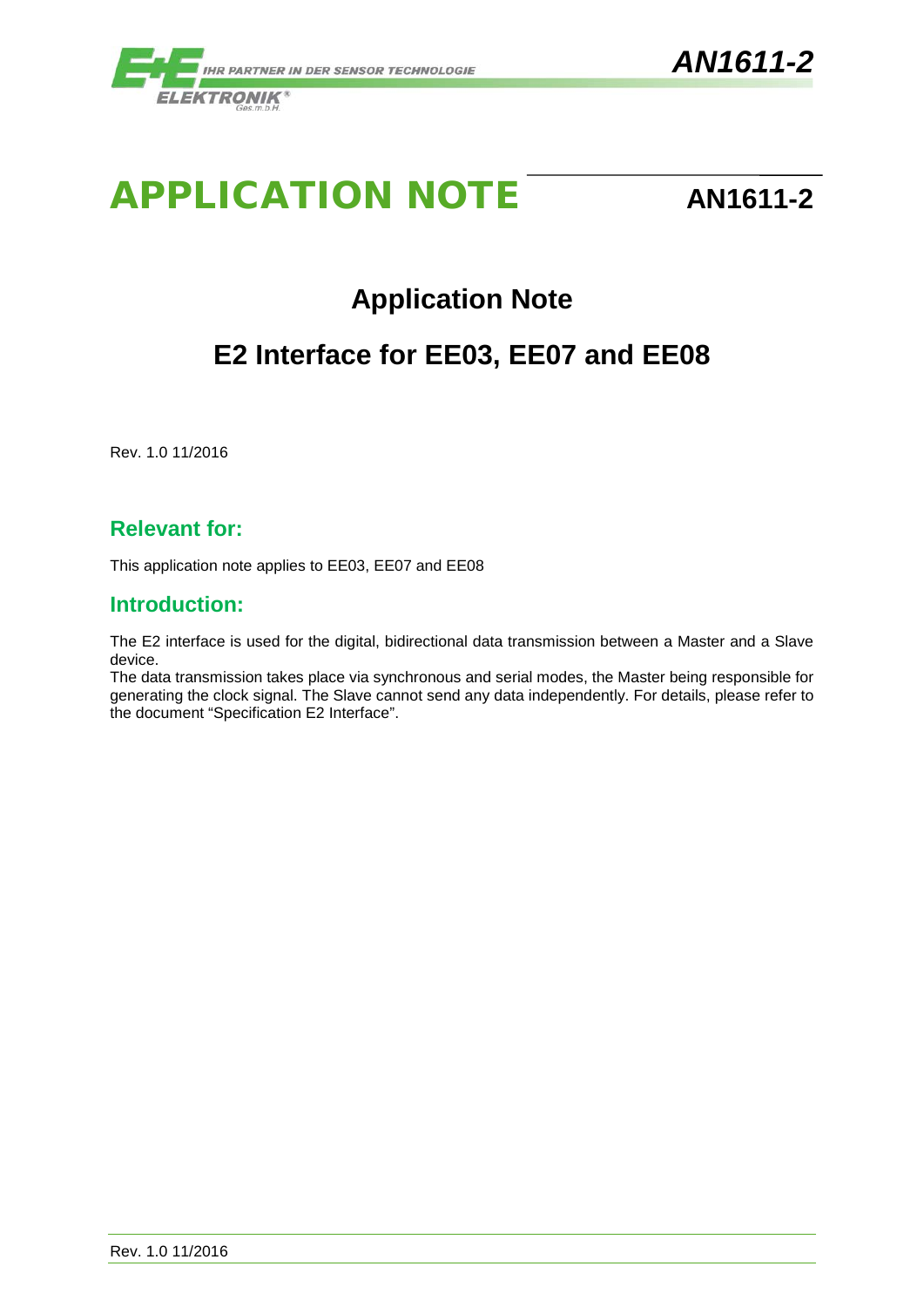

#### **CONTENT**

|  | 2.1 |  |  |  |  |
|--|-----|--|--|--|--|
|  | 2.2 |  |  |  |  |
|  | 2.3 |  |  |  |  |
|  |     |  |  |  |  |
|  | 3.1 |  |  |  |  |
|  | 3.2 |  |  |  |  |
|  | 3.3 |  |  |  |  |
|  | 3.4 |  |  |  |  |
|  |     |  |  |  |  |
|  |     |  |  |  |  |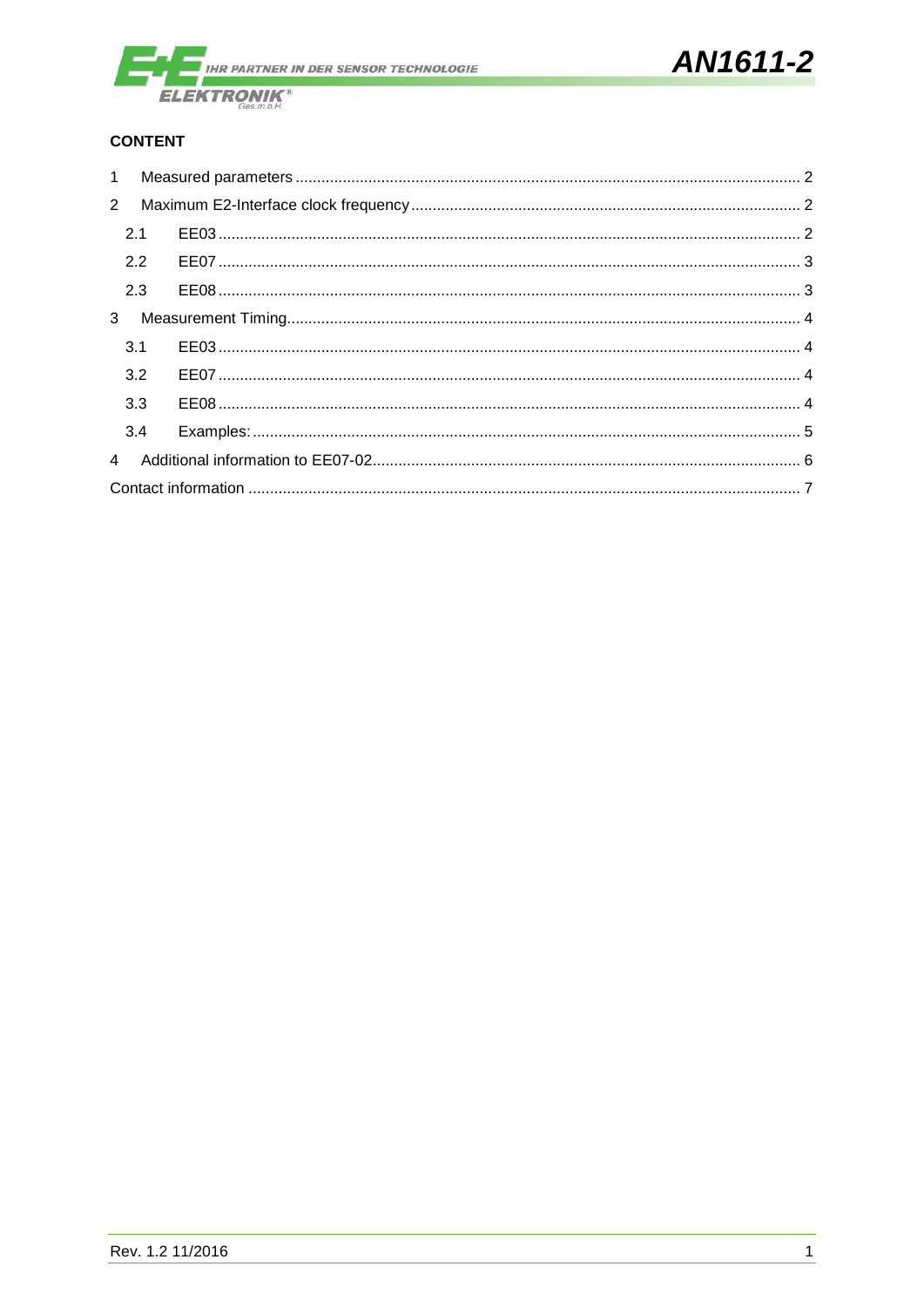

#### <span id="page-2-0"></span>**1 Measured parameters**

| <b>Icommand</b>    | return-value          | parameter   | format           | measuring<br>range   | Output<br>resolution |
|--------------------|-----------------------|-------------|------------------|----------------------|----------------------|
|                    | <b>EE03: 0x03</b>     |             |                  |                      |                      |
| Group              | EE07: 0x07            |             |                  |                      |                      |
|                    | <b>EE08: 0x08</b>     |             |                  |                      |                      |
|                    | EE03: 0x09            |             |                  |                      |                      |
| Sub-Group          | EE07: 0x09            |             |                  |                      |                      |
|                    | EE07-02: 0x29         |             |                  |                      |                      |
|                    | EE08: 0x00            |             |                  |                      |                      |
|                    | <b>EE03: 0x03</b>     |             |                  |                      |                      |
| Available measured | EE07: 0x02 or 0x03    |             |                  |                      |                      |
| values             | EE07-02: 0x02 or 0x03 |             |                  |                      |                      |
|                    | EE08: 0x03 or 0x21    |             |                  |                      |                      |
| Statusbyte:1)      | 0x0x                  |             |                  |                      |                      |
| Measured value 1:  |                       | Humidity    | unsigned integer | $0 - 100\%$ rH       | 1/100%rH             |
| Measured value 2:  |                       | Temperature | unsigned integer | $233.15 - 353.15$ °K | $1/100$ °K           |
| Measured value 3:  |                       | Not defined |                  |                      |                      |
| Measured value 4:  |                       | Not defined |                  |                      |                      |

Following parameters and values [hex] can be read via E2 interface:

<span id="page-2-1"></span>1) For EE03: Indicates broken (but not short circuit) sensor

### **2 Maximum E2-Interface clock frequency**

The maximum clock frequency depends on the pull-up resistor and the capacity of the connection cable. The pull-up resistor shall be between 10 kOhm and 100 kOhm.



#### <span id="page-2-2"></span>**2.1 EE03**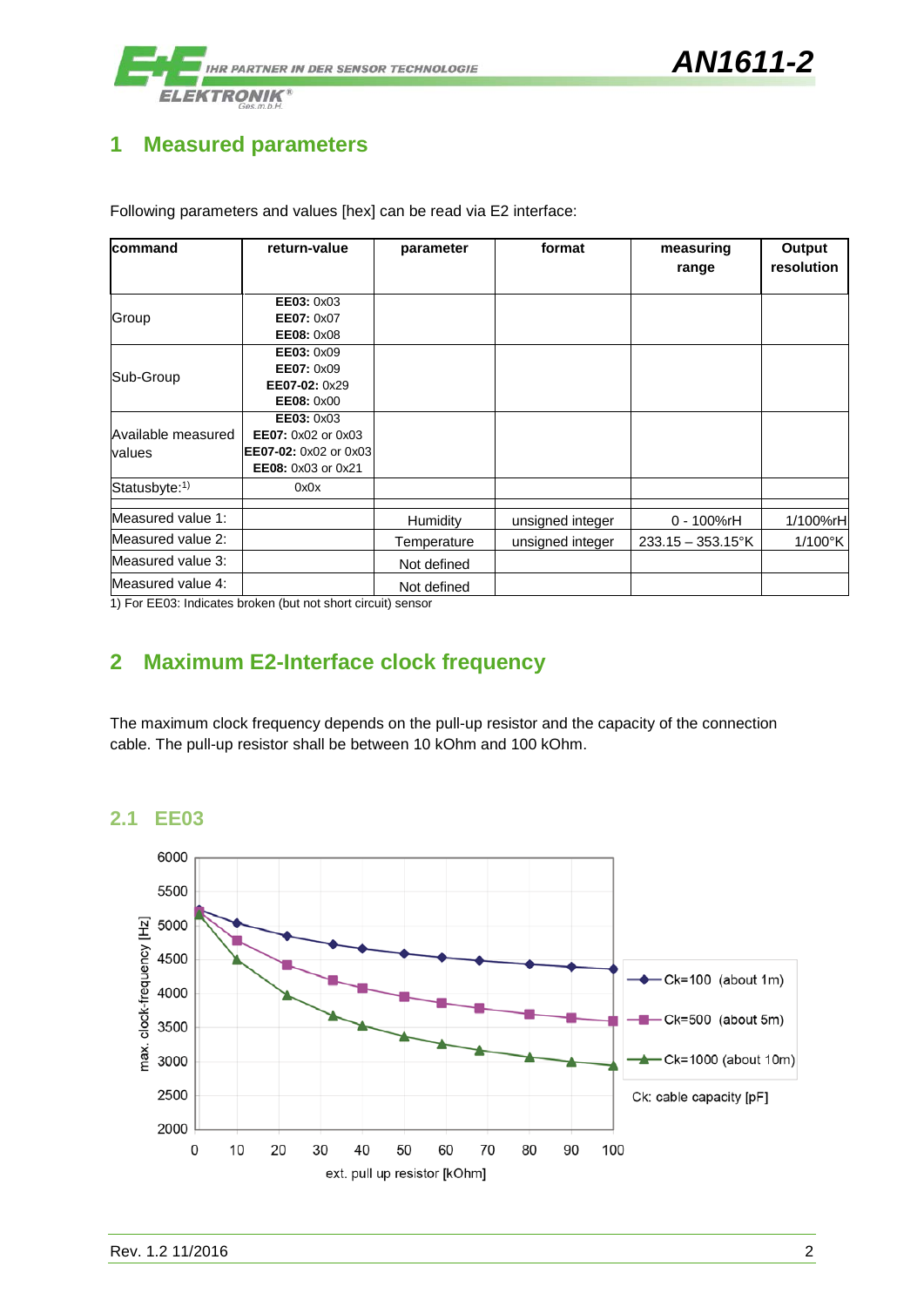

#### <span id="page-3-0"></span>**2.2 EE07**



#### <span id="page-3-1"></span>**2.3 EE08**

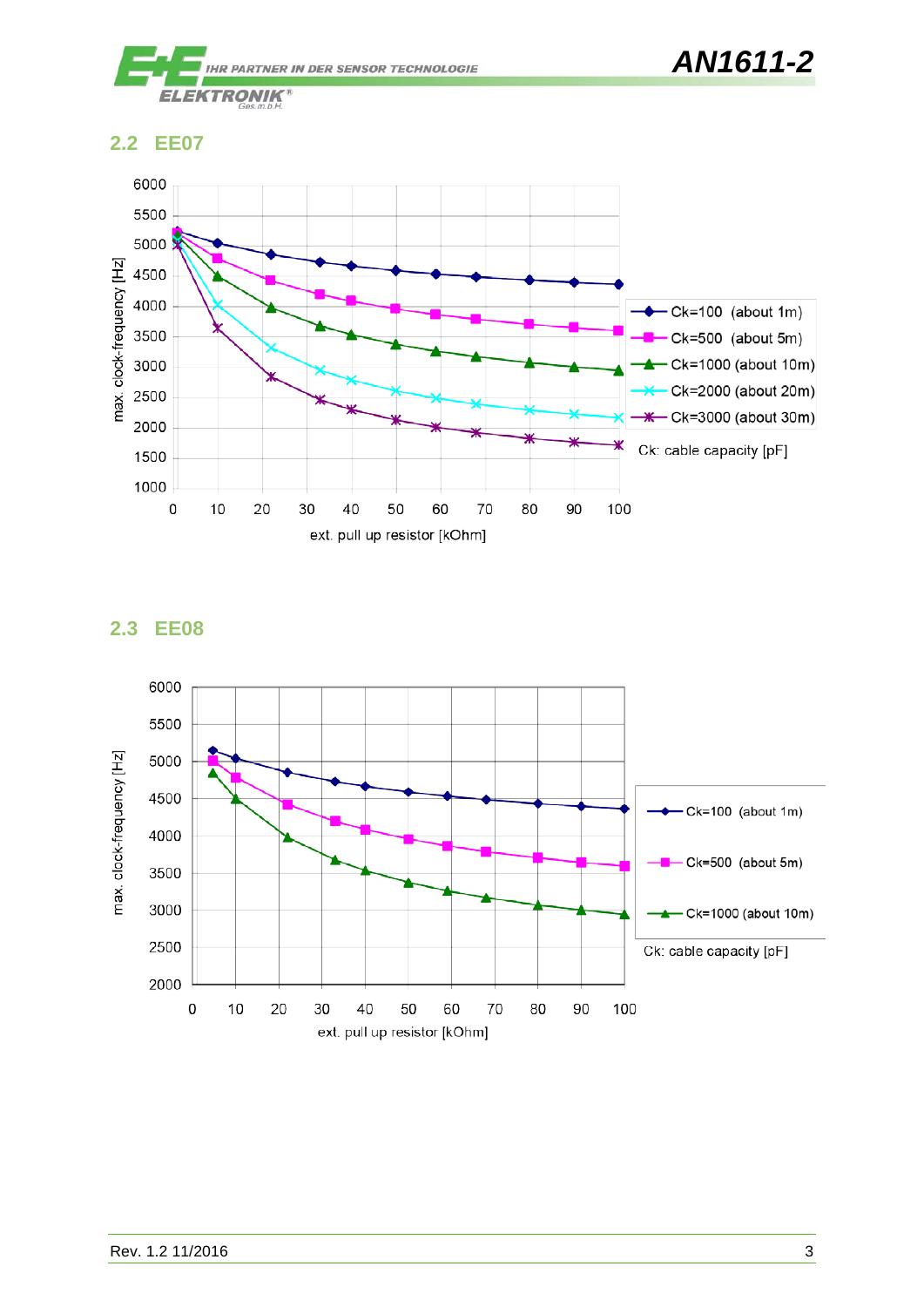

### <span id="page-4-0"></span>**3 Measurement Timing**

#### <span id="page-4-1"></span>**3.1 EE03**

|                   |                                                                                              | minimum | typical                                                                                           | maximum |
|-------------------|----------------------------------------------------------------------------------------------|---------|---------------------------------------------------------------------------------------------------|---------|
| l pwrup           |                                                                                              |         | 350 ms                                                                                            | 600 ms  |
| l meas            |                                                                                              |         | 250 ms                                                                                            | 450 ms  |
| $\mathsf t$ cfree | @ 2.5 V & +25 °C<br>@3.3 V & -40 °C<br>@3.3 V & +25 °C<br>@3.3 V & +85 °C<br>@5.5 V & +25 °C |         | 3.4 <sub>sec</sub><br>$2.1$ sec<br>3.0 <sub>sec</sub><br>3.8 <sub>sec</sub><br>2.5 <sub>sec</sub> |         |

 $(\mathbf{t}_{pwrup} =$  power up time;  $\mathbf{t}_{meas} =$  measuring time;  $\mathbf{t}_{\text{cfree}} =$  internal measuring interval)

#### <span id="page-4-2"></span>**3.2 EE07**

|         | minimum | typical            | maximum |
|---------|---------|--------------------|---------|
| · pwrup |         | 270 ms             | 300 ms  |
| meas .  |         | 260 ms             | 300 ms  |
| l cfree |         | 1.0 <sub>sec</sub> |         |

(**t**pwrup = power up time – **t**meas = measuring time – **t**cfree = internal measuring interval)

#### <span id="page-4-3"></span>**3.3 EE08**

|              | minimum | typical            | maximum |
|--------------|---------|--------------------|---------|
| pwrup        |         | 300 ms             | 500 ms  |
| pwrup analog |         | 1 s                | 2 s     |
| ∪meas        |         | 150 ms             |         |
| cfree        |         | 2.0 <sub>sec</sub> |         |
|              |         |                    |         |

 $(\mathbf{t}_{\text{pwrup}} = \text{power up time} - \mathbf{t}_{\text{meas}} = \text{measuring time} - \mathbf{t}_{\text{cfree}} = \text{internal measuring interval})$ 

1.) Max. 20ms from switching on to +UB stable (90% from final Value)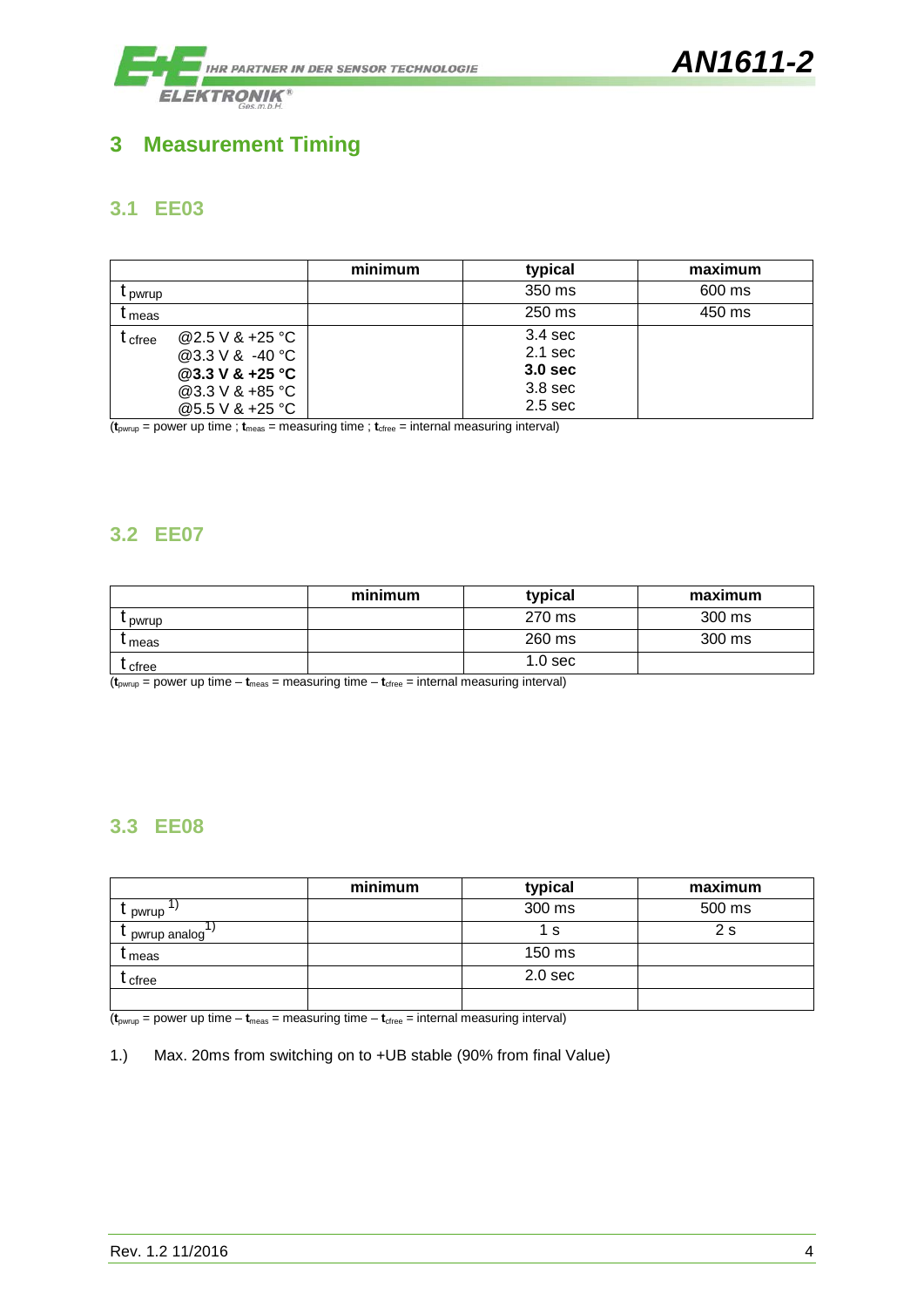

#### <span id="page-5-0"></span>**3.4 Examples:**



#### 2.) Trigger mode (tc < tcfree)



tc = time cycle (Query interval if the measurement get started with the query of the status byte)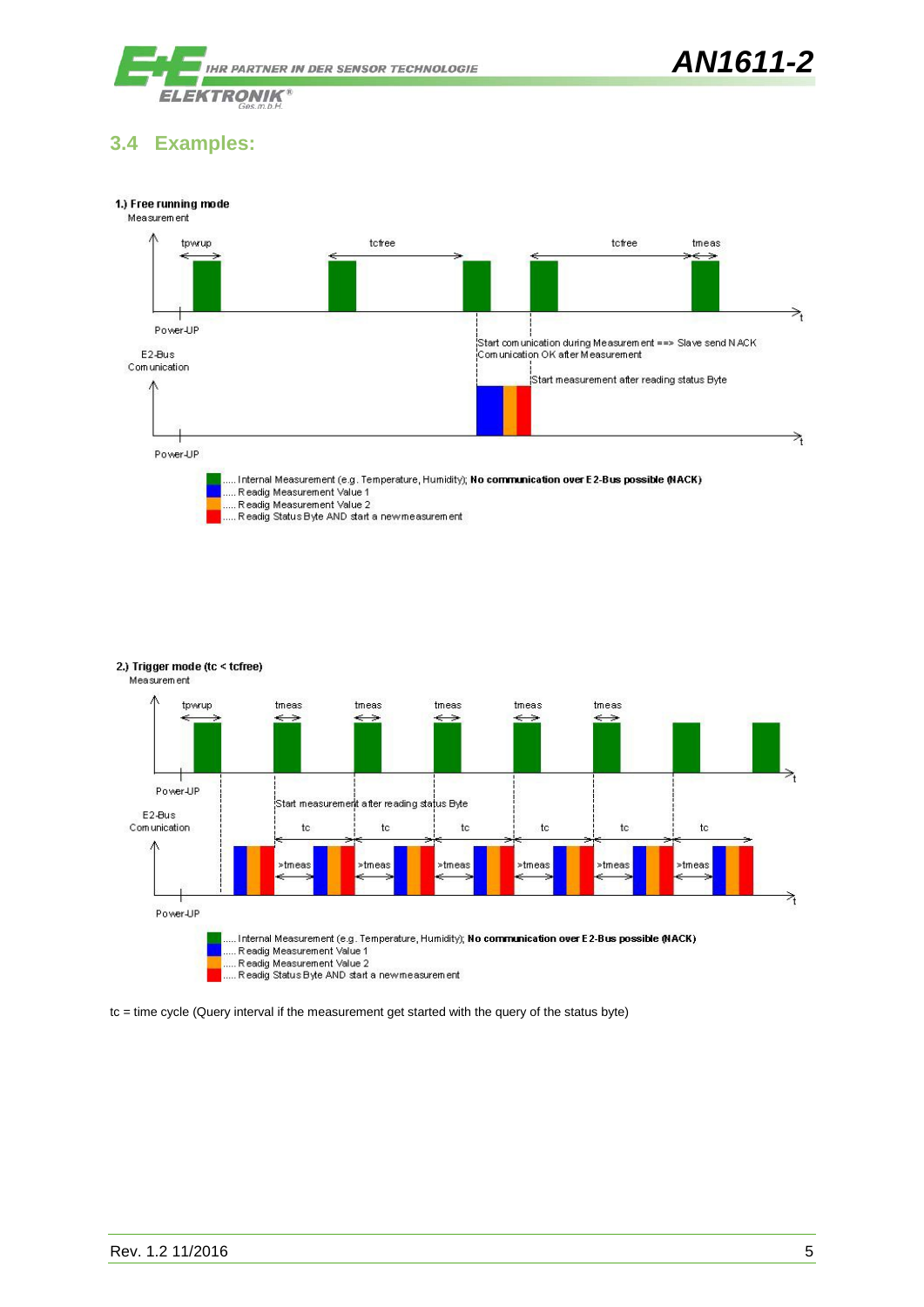

### <span id="page-6-0"></span>**4 Additional information to EE07-02**

The EE07-02 is an EE07 version optimized for very low power consumption. It is ideal for batterypowered devices. The diagram shows the EE07-02 max. permissible E2-bus voltage VE2 as function of the supply voltage VDD.